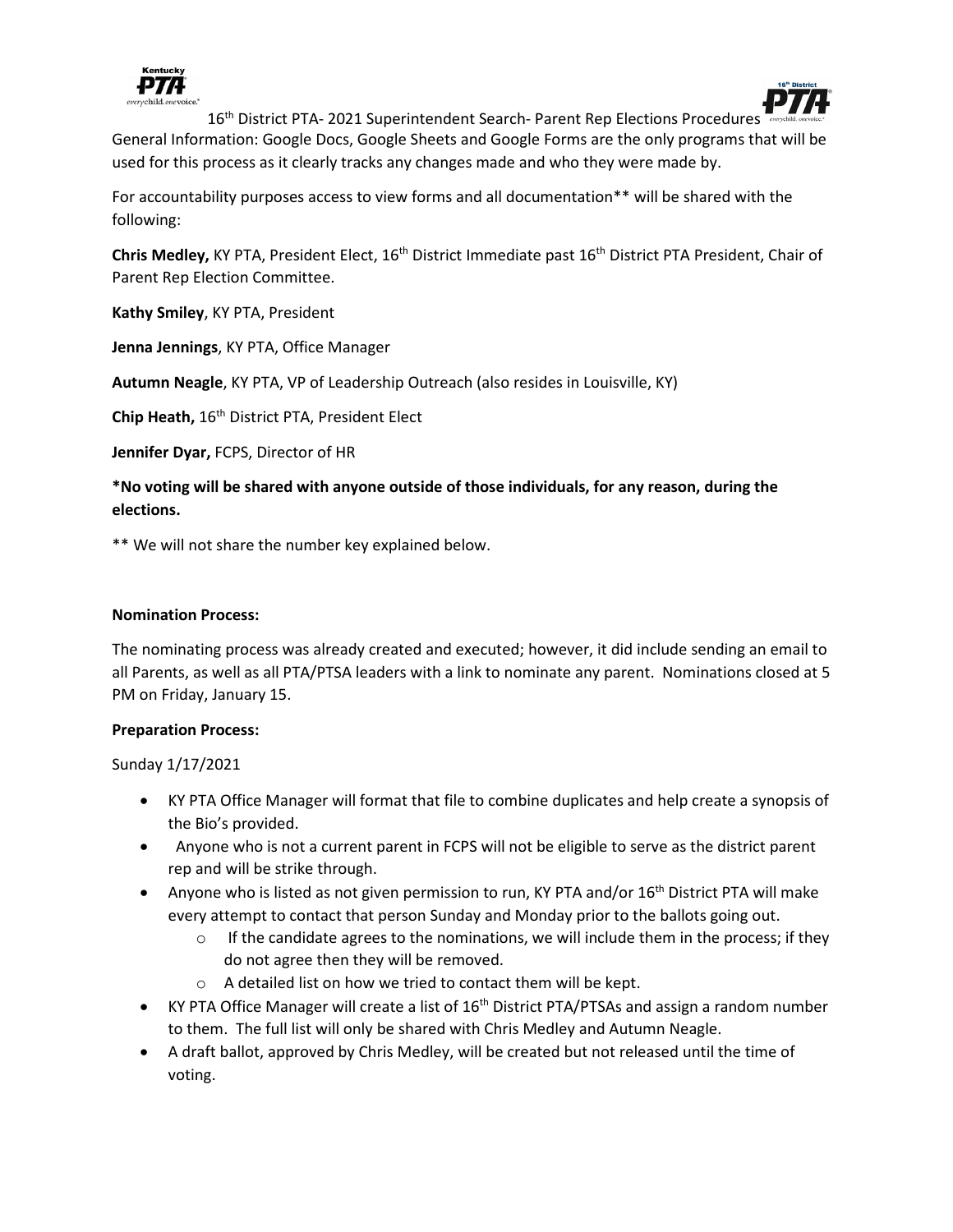



- 16<sup>th</sup> District PTA- 2021 Superintendent Search- Parent Rep Elections Procedures
- $\circ$  The ballot will ask for the PTA/PTSA president's Number they were given, as well as the nominees and an informational blurb.
- A copy of these procedures will be placed on the Kentucky PTA website at kypta.org as well as the  $16<sup>th</sup>$  District PTA Facebook Page. A copy will also be sent to every president within  $16<sup>th</sup>$ District.

# **Monday, 1/18/2021**

- A list of PTA/PTSA from Fayette County  $(16<sup>th</sup>$  District) not in good standing will be reviewed by Kathy Smiley, KY PTA President. A PTA, who is not in good standing, is not allowed to do business as a PTA, in accordance with the bylaws as well as the article of affiliation. Kathy Smiley, as Kentucky PTA President does have the authority to grant an extension of that Good Standing. Any PTA/PTSA who are actively working to resolve their bad standing will be considered.
- Kentucky PTA will provide  $16<sup>th</sup>$  District the final list of PTA/PTSA that are not in Good Standing with the state on Monday, 1/18/21. This PTA/PTSA will not be eligible to vote.
- Detailed instructions will go out to every PTA/PTSA President.
- An individual email will go out to every PTA/PTSA President with their number that was assigned to their school.
	- o The voting must match the number given, incorrect numbers, or "names" will be deleted. – This ensures no one can get the link and vote when they shouldn't.
- 16<sup>th</sup> District PTA Board member, Chip Heath, will contact Northern PTO so that we have their contact information to ensure that they have the information needed for voting.

## **Voting is open from Monday, January 18 at 6 PM until Friday, January 22nd at 5 PM.**

Each PTA/PTSA President only has one (1) vote. Duplicate votes found will be deleted, with the last vote being their final vote.

- PTA/PTSA president must use their number to vote to ensure everyone remains anonymous.
- On the evening of Thursday, January  $22^{nd}$ , Chris Medley will review the list of votes to see what PTA/PTSA President has not yet voted.
	- $\circ$  Chris Medley will convert the numbers back into "PTA's" not sharing the PTAs number.
- The list of PTA/PTSAs eligible to vote but has not yet, will be shared with all members listed above.
- Friday, 1/22/2021 starting at 9 AM the Kentucky PTA Office Manager and 16<sup>th</sup> District PTA Board members for them to be split up and have contact the Presidents encourage them to vote.

## **Tallying Process:**

## **Voting closes directly at 5 PM on Friday, January 22nd**

By 6 PM on Saturday, January 23rd, Chris Medley will count the votes for each nominee.

o Autumn Neagle will verify the count by 6:30 PM on January 23rd.